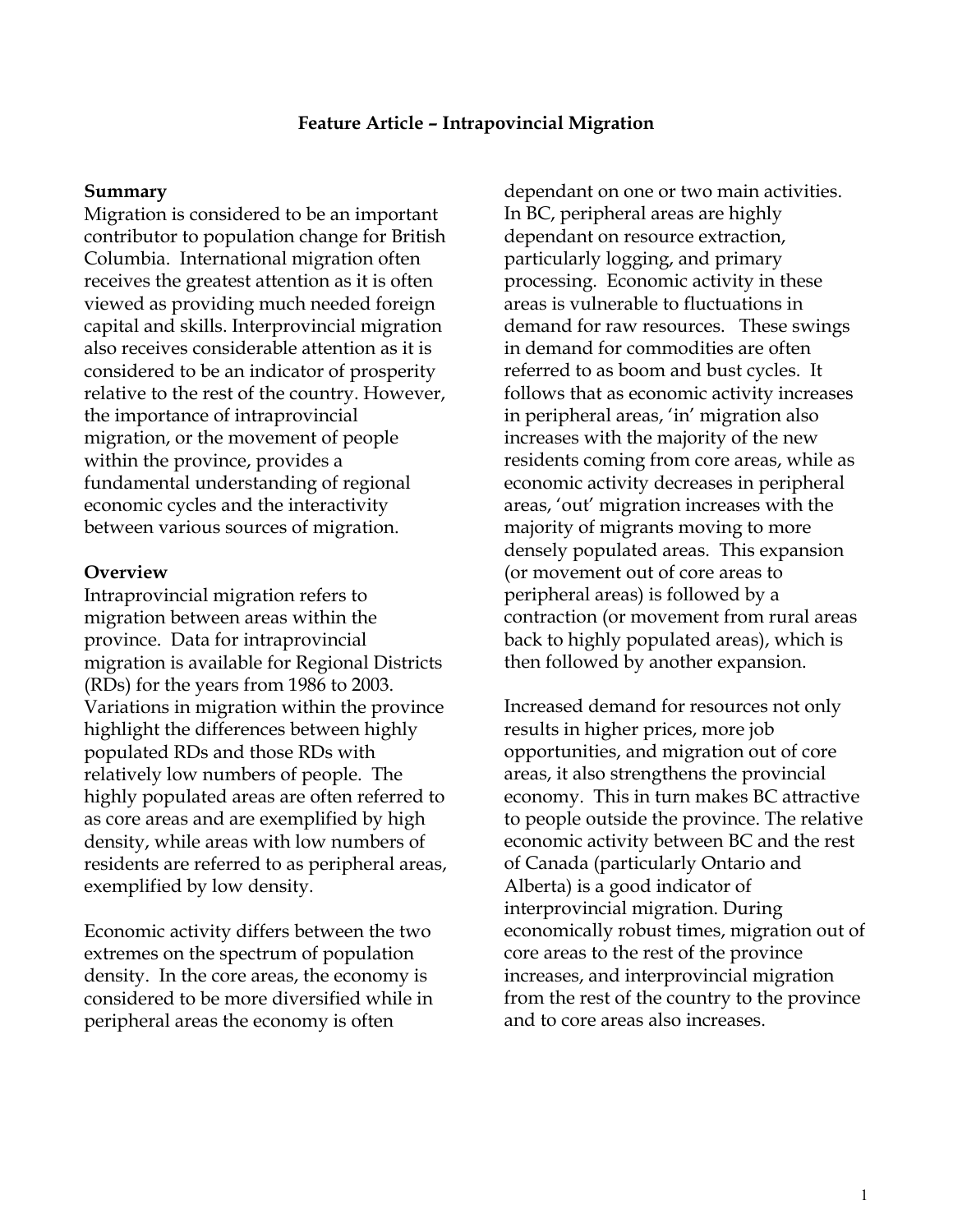



Again, the relative strength of the provincial economy as measured by GDP in relation to the rest of the country varies over time. Net *intraprovincial* (in minus out)

migration for the Greater Vancouver Regional District (GVRD) is highly negatively correlated with net *interprovincial* migration for the GVRD.